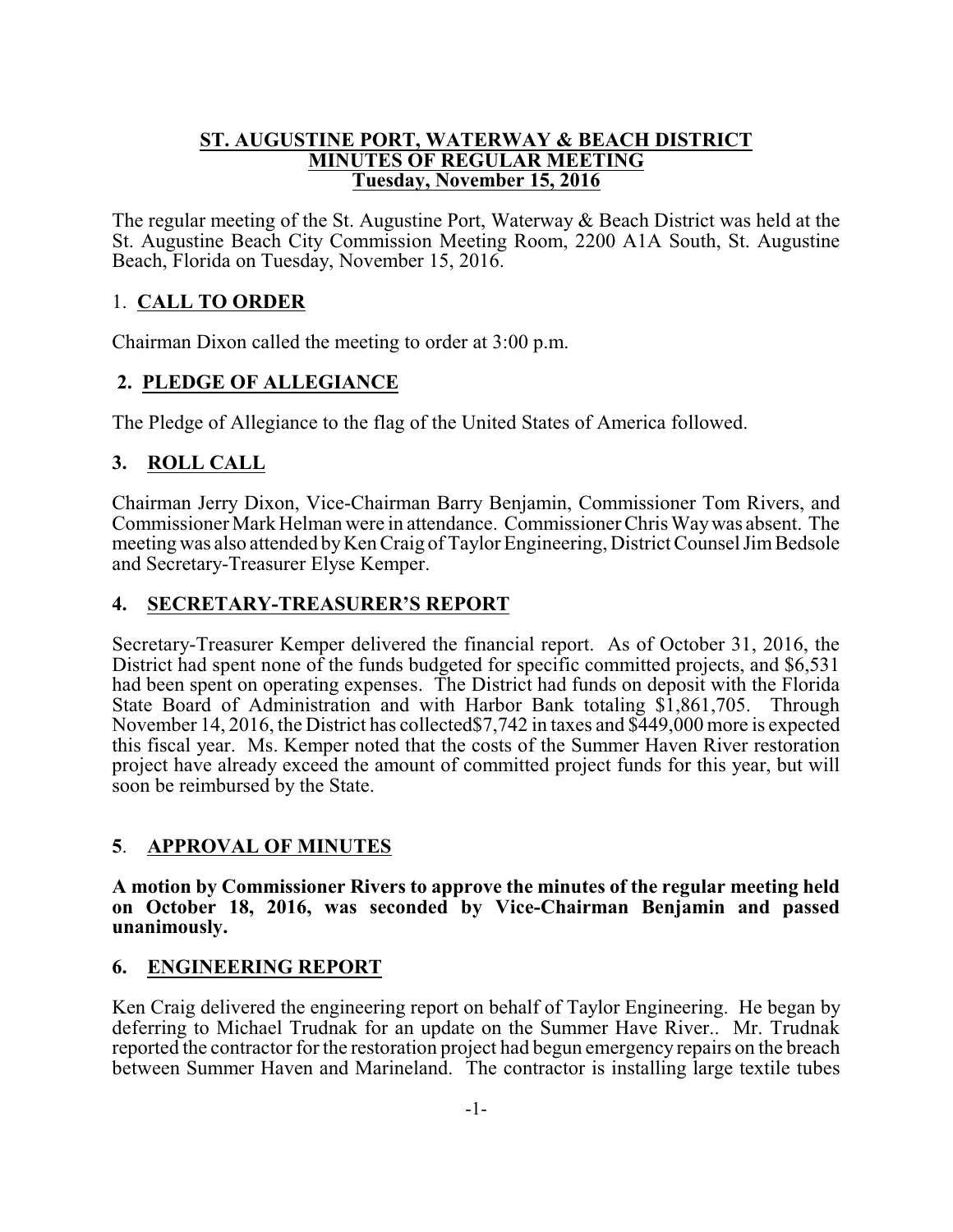which will be filled with sand to control the flow of water inland from the ocean. The breach will then be repaired and, once that is accomplished, the work on the restoration project will begin. Chairman Dixon said he had sent a letter to DEP authorizing that agency to deal directly with Ken Craig and Michael Trudnak regarding the Summer Haven restoration permit. Chairman Dixon also said FIND has authorized the use of sand from a spoil site called SJ-1 if it is needed to fill the breach caused by Hurricane Matthew.

Mr. Craig then asked the board to approve the release of eighty thousand dollars of the administrative fees set aside for the restoration project to Taylor, which the board unanimously approved.

#### **A motion by Chairman Dixon to approve the release of \$80,000 to Taylor Engineering from funds set aside for the Summer Haven River restoration grant was seconded by Vice-Chairman Benjamin and passed by a unanimous vote.**

Mr. Craig then reported Marker R 14 in Salt Run had broken loose and was now tied up near the Lighthouse. A contractor has agreed to re-set the marker for \$1,650.00. Chairman Dixon authorized the work to proceed.

Mr. Craig also reported the South Ponte Vedra-Vilano Beach project is still on hold pending re-activation by the county. Commissioner Helman said the Coast Guard had already repositioned the markers in the St. Augustine Inlet which were lost or moved during Hurricane Matthew.

#### 7. **OLD BUSINESS** :

JimPiggott, City of St. Augustine, reported there was about seventythousand dollars damage to the handrail at the Lighthouse boat ramp and that the City has applied to FEMA for repair money.

The City of St. Augustine sustained about \$1.5 million in damages to the City Marina during the hurricane. The city fire boat was also sunk with a loss of \$52,000 for the boat's engine. The City is now engaged in floating debris removal and Mr. Piggott requested an extra \$10,000 in funding for the debris removal.

#### **A motion by Chairman Dixon to approve a one-time grant of up to \$10,000 for the City of St. Augustine to remove floating debris from local waters was seconded by Commissioner Helman and passed unanimously.**

Carl Blow, St. Johns County's representative to the Florida Inland Navigation District, said his agency is about to begin dredging the Intracoastal Waterway at the Matanzas Inlet and St. Augustine Inlet. FIND has requested a permit modification to allow the sand intended for Anastasia State Park to be delivered instead to the severely eroded beaches north of the St. Augustine Inlet. The contractor has agreed to delay mobilization until February, 2017 without penalty, to allow the Corps of Engineers to determine the additional cost of transferring sand north instead of south to the Park. Mr. Blow said the Corps will determine the cost, and advertise for bids. He said more funding and access easements will be needed, and that the South Ponte Vedra/Vilano Beach property owners group is working to facilitate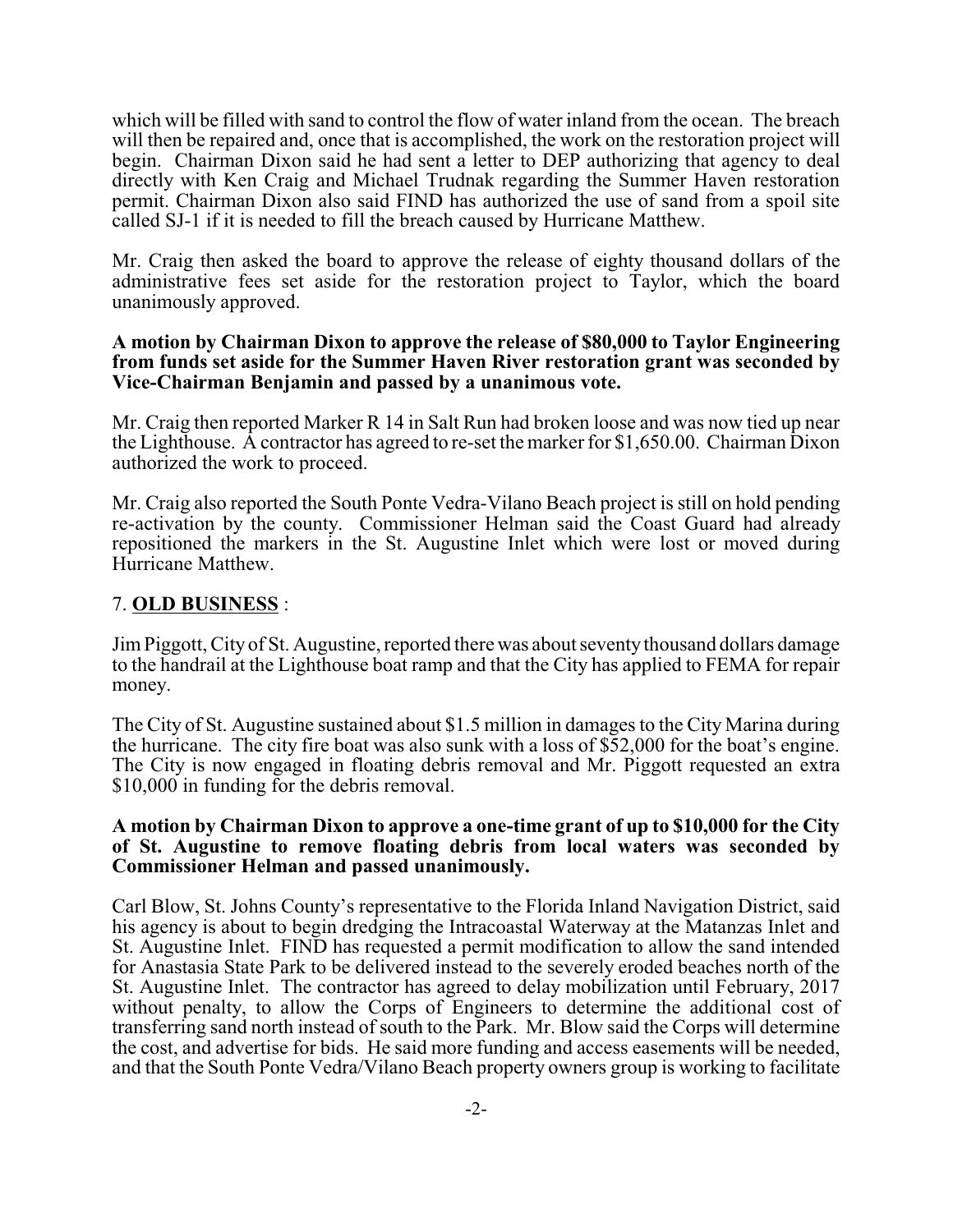access with private owners. He said it is uncertain whether this change in the project will be possible, but that the Corps and DEP are surveying all the inlets affected by Hurricane Matthew to determine how much damage was done by the storm. St. Johns County is attempting to obtain emergency funding from FEMA.

In response to a question by Chairman Dixon, Mr. Blow said about 300,000 cubic yards of sand will be taken from the Intracoastal Waterway at Matanzas Inlet and deposited on the beach south of Summer Haven and that the contractor may start there instead of St. Augustine.

Mr. Blow also said FIND is assisting the Port by supplying sand for the Summer Haven breach repair by allowing the use of sand from SJ-1. An interlocal agreement is being prepared for execution by the Port District and FIND. Mr. Blow also suggested the District should apply to FIND for funds for the emergency removal of debris and derelict boats from District waters because of the hazard involved. He said FIND has an emergency fund of \$20,000 per year per county for this purpose.

Commissioner Helman asked if the fund would cover any of the costs involved in changing the sand transfer destination from the State Park to the north beaches. Mr. Blow advised the board to apply for funds because FIND has authority to assist with any project of benefit to the Intracoastal Waterway. Mr. Blow also said he would like to see the beach reinforced where it now touches Highway A1A north of the St. Augustine Inlet.

In response to a question from Commissioner Rivers, Mr. Blow said Volusia, Flagler and Duval Counties also had extensive beach erosion and that many areas of the St. Johns River flooded, as well.

Lt. Steve Zukowski, Florida Fish and Wildlife Conservation Commission (FWC), reported his staff had completed a list of vessels displaced by the hurricane. He said the list categorized the vessels according to those located on private property, those located near or attached to private property, and those in or near the Intracoastal Waterway which could potentially become hazards to navigation. He said the anchorage south of the 312 bridge had just over a dozen vessels sunken or run aground during Hurricane Matthew.

The Intracoastal Waterway at Summer Island was severely eroded by the hurricane and is receiving additional damage from the wake of larger vessels transiting south for the winter. St. Johns County has been approved to impose a temporary slow speed zone in the area to prevent further damage until repairs can be made.

Lt. Zukowski then questioned why St. Johns County does not have an engineering unit dedicated to coastal protection. He said it is a fortunate coincidence FIND and the Port District were already engaged in the restoration project in the area where the new breach occurred and were able to repair it quickly. Mr. Blow said repairs to the coastal environment are delayed by state and federal regulations. He said local governments are intimidated or prohibited from acting decisively, and simply refrain as a result.

Mr. Blow said the hurricane has also delayed delivery of concrete from the St. Augustine Airport to the Andy King artificial reef. Commissioner Helman asked why an artificial reef